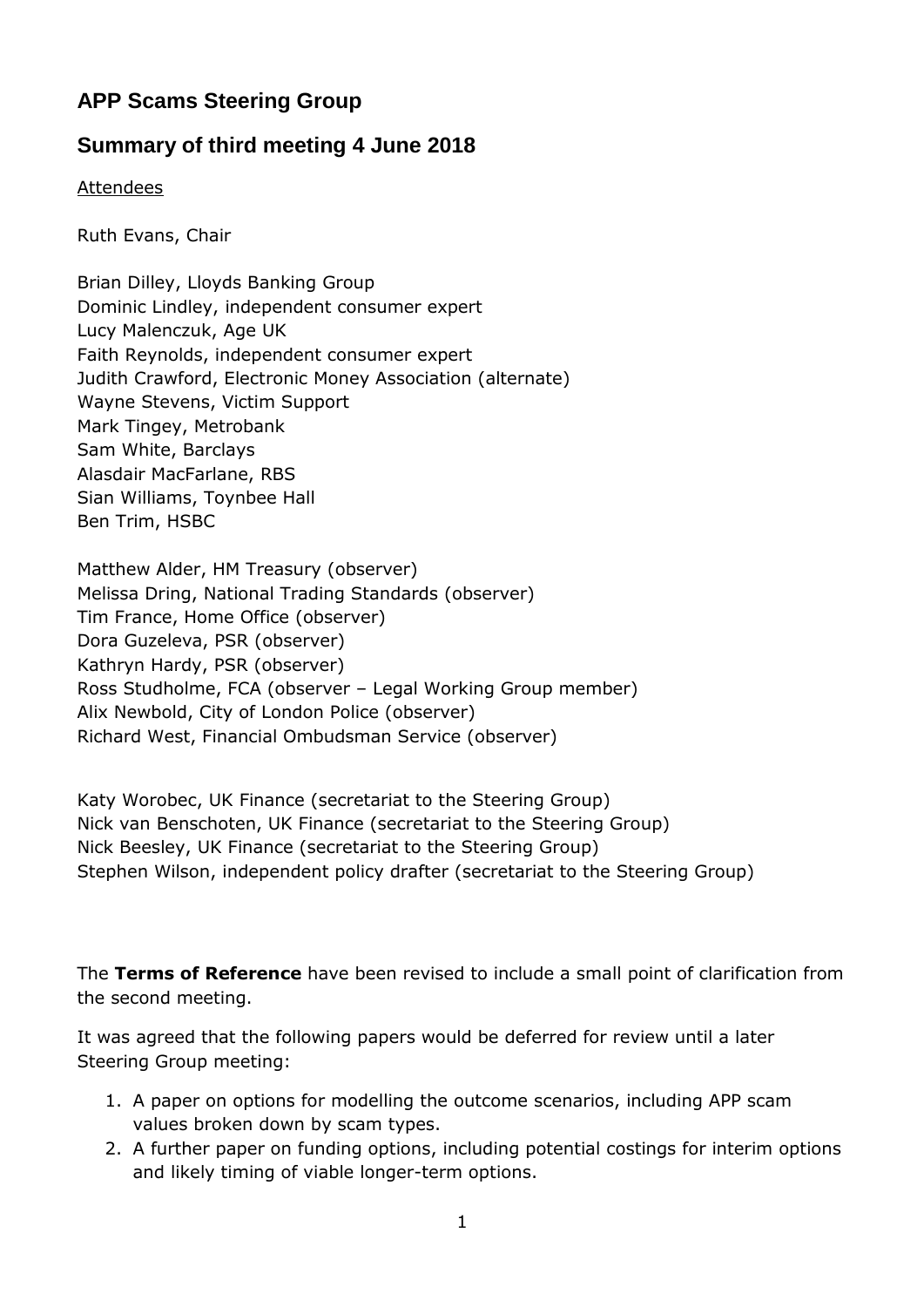In addition, it was agreed to defer the question of whether direct customer funded options are in or out of scope until a later Steering Group meeting.

#### Second Deliverable: The requisite level of care to be taken by consumers (general customers)

There was a lengthy discussion by the steering group, drawing on discussions had in an earlier workshop on the consumer requisite level which many of the members and observers attended. The discussion focused on general consumers at this stage – consumer vulnerability, and how this should be taken into account, will be considered at a workshop the following day.

There were four principles suggested that were agreed for the consumer requisite level of care:

- 1. A consumer has not met the requisite level of care if they have ignored timely, effective, specific and understandable warnings.
- 2. A consumer has not met the requisite level of care if they have ignored a clear negative match from the Confirmation of Payee system (once implemented).
- 3. Commercial disputes where a seller is a legitimate business are out of scope.
- 4. The requisite level of care has not been met for a CEO type scam, where a member of the victim company staff makes a payment without following their own internal procedures that would have prevented the scam.

The steering group agreed that these four principles should form the baseline principles for the requisite level of care for a general consumer.

## **A workshop of steering group members will be convened subsequent to the Steering Group meeting in order to develop a draft of the consumer requisite level of care to be drafted by the independent policy reviewer.**

#### Reimbursement Process Flow Working Group

Second meeting has been held 10th May with a further planned for 14th June.

The Electronic Money Association who attended this working group meeting highlighted the fact that for the majority of their members, the smaller PSPs, payment mechanisms are highly automated with little interaction with consumers directly.

Following this working group meeting, the FCA has commented that they are likely to consult on the extension of current jurisdiction of the FOS to the beneficiary PSP.

### Discussion on the implications of the no-blame – no-blame situation

One member questioned whether a no-blame scenario exists - even if victim's bank has met the requirements of the voluntary code at the point of the scam, there will be a receiving bank which banks the beneficiary account. This led to a discussion about the ability of PSPs to identify accounts used for scams and if they should be held responsible for this. The discussion noted that some accounts which are subsequently used to